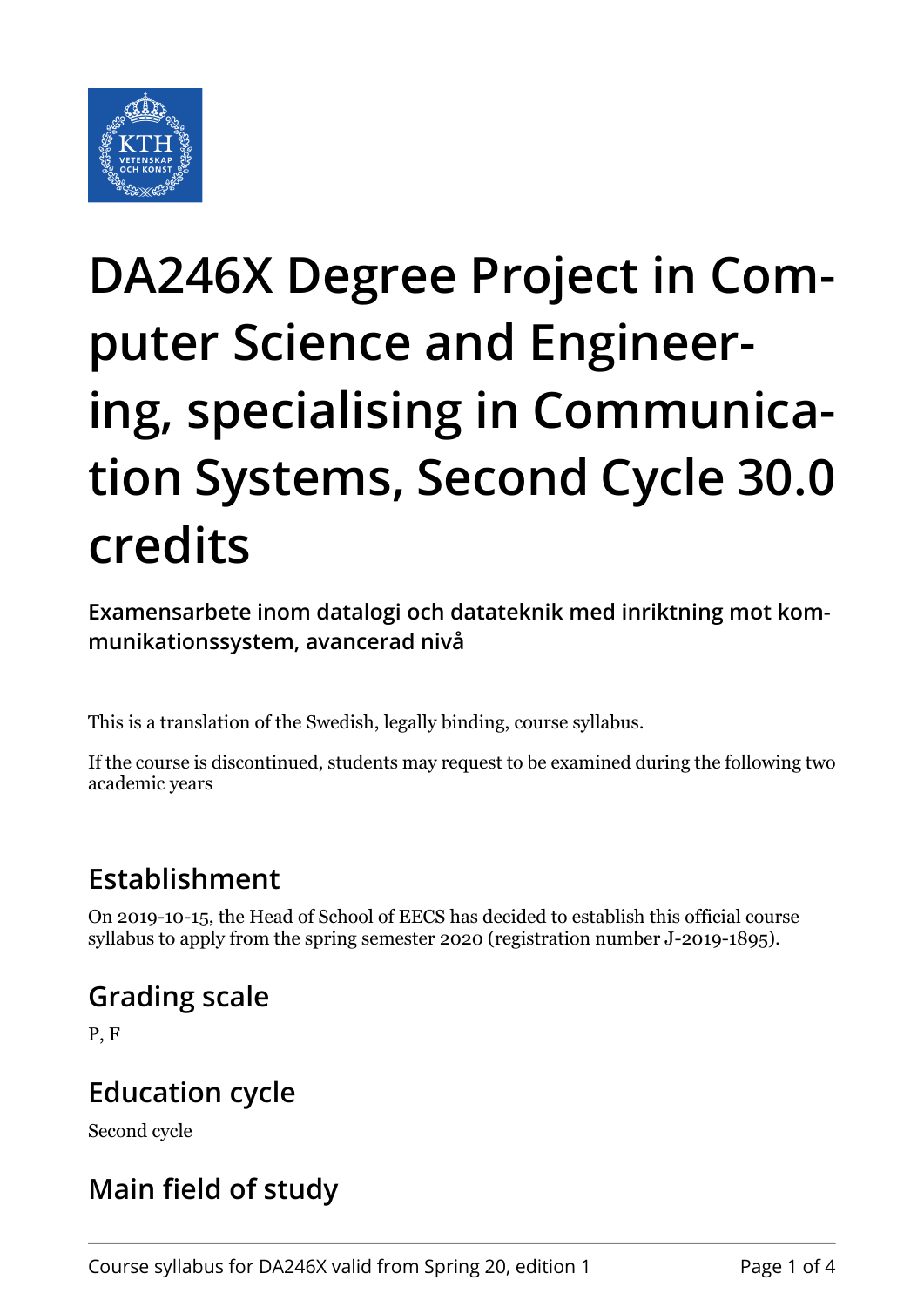# **Language of instruction**

The language of instruction is specified in the course offering information in the course catalogue.

#### **Intended learning outcomes**

After passing the degree project course, the student should be able to:

- show advanced knowledge within the main field of study/the specialisation for the education, including advanced insight into current research and development work
- show methodological knowledge within the main field of study/the specialisation for the education
- participate in research and development work and thereby contribute to the knowledge development
- with a holistic approach, critically, independently and creatively identify, formulate, analyse, assess and deal with complex phenomena and issues, even with limited information
- plan and with adequate methods carry out qualified assignments within given frames, and evaluate this work
- integrate knowledge critically and systematically and identify the need of additional knowledge
- in Swedish or in English, in speech and writing clearly report and discuss their conclusions and the knowledge and arguments on which they are based
- within the frames of the degree project identify the role of the scholarship and the engineer in the society
- within the frame of the specific degree project identify which issues that need to be answered in order to observe relevant dimensions of sustainable development
- within the frames of the degree project assess and show awareness of ethical aspects of research and development work, with respect to methods, working methods and results of the degree project

in order to be able to participate in research and development or work independently in other qualified activities according to the national aims for a Degree of Master of Science in Engineering and Degree of Master of Science in Higher Education Ordinance.

#### **Course contents**

Before the degree project course is started, the student should identify an appropriate degree project assignment and formulate a project proposal, so that this can be approved by the examiner. The assignment should be chosen so that it implies a natural progression of the knowledge and skills that have been acquired within the education and in a possible specialisation within the education.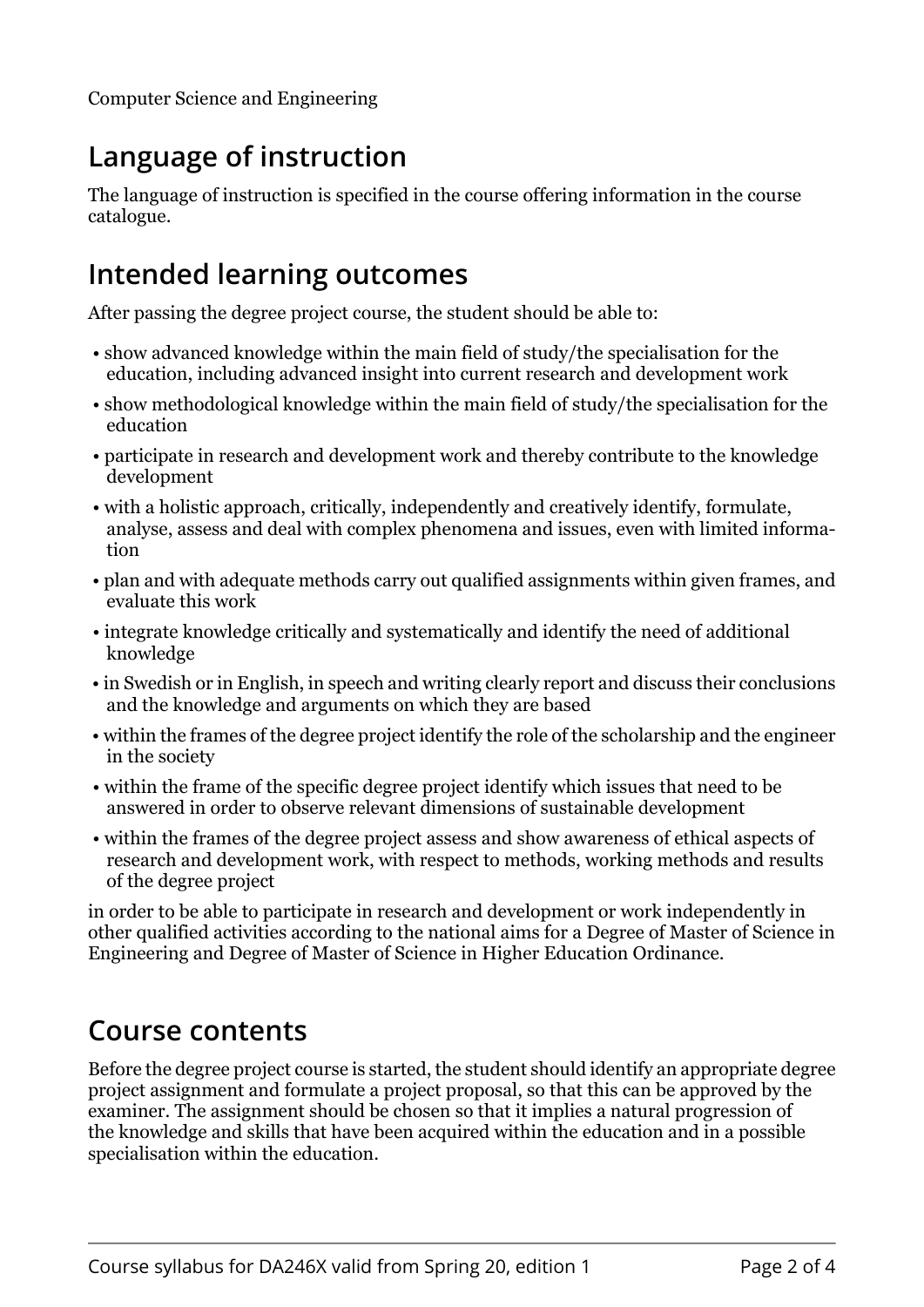- The student writes an individual plan for the degree project, in which the problem description/assignment and the preconditions for the implementation of the work are specified.
- The student carries out an in-depth pre-study including discussions of method choice and theoretical background with a literature study that is reported as part of a draft to a preliminary version of the written degree project report.
- The student independently carries out a degree project, where knowledge and methods from the education are applied.
- The student plans and carries out an oral presentation and defence of his or her degree project.
- The student carries out an oral and written review of another second-cycle degree project.
- The student writes and presents a written degree project report, where the student clearly accounts for and discusses own conclusions in the degree project and the knowledge and the arguments that underpin them.
- The student carries out a self-evaluation of the degree project according to established model.

# **Specific prerequisites**

Passed courses at second cycle level of at least 60 credits, including courses that are relevant for the degree project including a course in theory of knowledge and research methodology.

If the student is registered on an engineering programme should all courses that are required for issuing of Degree of Bachelor be completed.

## **Examination**

• PRO1 - Project, 30.0 credits, grading scale: P, F

Based on recommendation from KTH's coordinator for disabilities, the examiner will decide how to adapt an examination for students with documented disability.

The examiner may apply another examination format when re-examining individual students.

In PRO1 is included

- individual plan for the degree project
- pre-study, discussion of method choice and literature study
- written report with summary/abstract in both swedish and english
- self-assessment report
- an oral presentation
- a written and oral review (public discussion) of another student's second-cycle degree project
- the final version of the report.